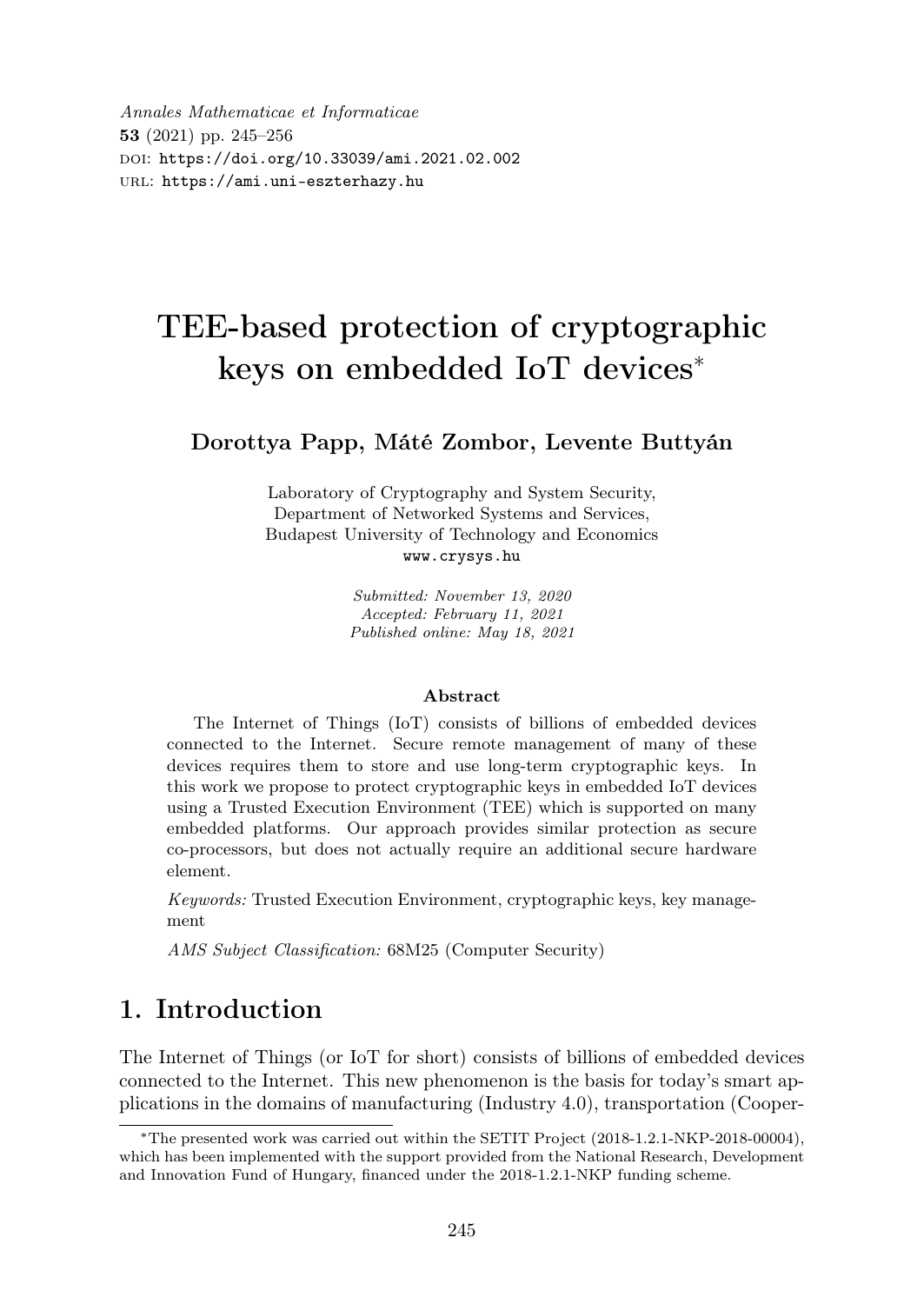ative Intelligent Transportation Systems), and healthcare (personalized e-Health), as well as in everyday life (smart cities, smart homes). However, in almost all application areas of IoT, we face security and privacy issues which require solutions developed for or adapted to the special characteristics of IoT systems. Security and privacy mechanisms should take into account the resource limitations of embedded devices and they should not rely on special hardware that would significantly increase the development cost of IoT applications. This leads to interesting challenges for managing cryptographic keys on IoT devices.

In many applications, IoT devices are managed remotely by system operators. Such remote management requires secure remote access to the devices, which in turn, requires the devices to store and use long-term cryptographic keys. For instance, the operator usually needs to authenticate the device before uploading configuration data or software updates on it, which may require the device to use a long-term, device-specific private key. However, as IoT devices are connected to the Internet, they may be compromised by malicious actors (aka attackers). If an attacker can obtain the long-term key of a compromised device, (s)he can impersonate and clone that device, which is undesirable. Hence, there is a need to protect long-term cryptographic keys on IoT devices such that a key remains inaccessible to the attacker even if the device itself is compromised.

A possible solution to the problem above would be to store cryptographic keys on IoT devices in secure co-processors, such as a TPM chip<sup>1</sup> that would never output a key, but only use it internally in cryptographic operations. However, requiring an additional co-processor on every IoT device would be too expensive in most cases.

In this work we propose a more cost efficient approach: we ensure protection of cryptographic keys by using a Trusted Execution Environment (TEE), which is mostly based on software with some minimal hardware support, and it is supported on many embedded platforms used in IoT applications. For instance, many embedded devices use ARM processors that feature the ARM TrustZone technology<sup>2</sup> , which enables the establishment of a software-based TEE and provides some hardware-based protection mechanisms to them. TEEs usually implement a persistent secure storage service (see, e.g., the TEE specifications<sup>3</sup> of GlobalPlatform, a non-profit industry association aiming at enabling digital services and devices to be trusted and securely managed throughout their lifecycle), which can be used to store long-term cryptographic keys. Moreover, operations with those keys can be performed by trusted applications running within the TEE, hence, the keys would never leave the protected environment of the TEE.

<sup>1</sup>https://trustedcomputinggroup.org/resource/tpm-library-specification (last accessed: Oct 3, 2020)

 $2$ https://developer.arm.com/ip-products/security-ip/trustzone (last accessed: Oct 3, 2020)

 $3$ https://globalplatform.org/specs-library/?filter-committee=tee (last accessed: Oct 3, 2020)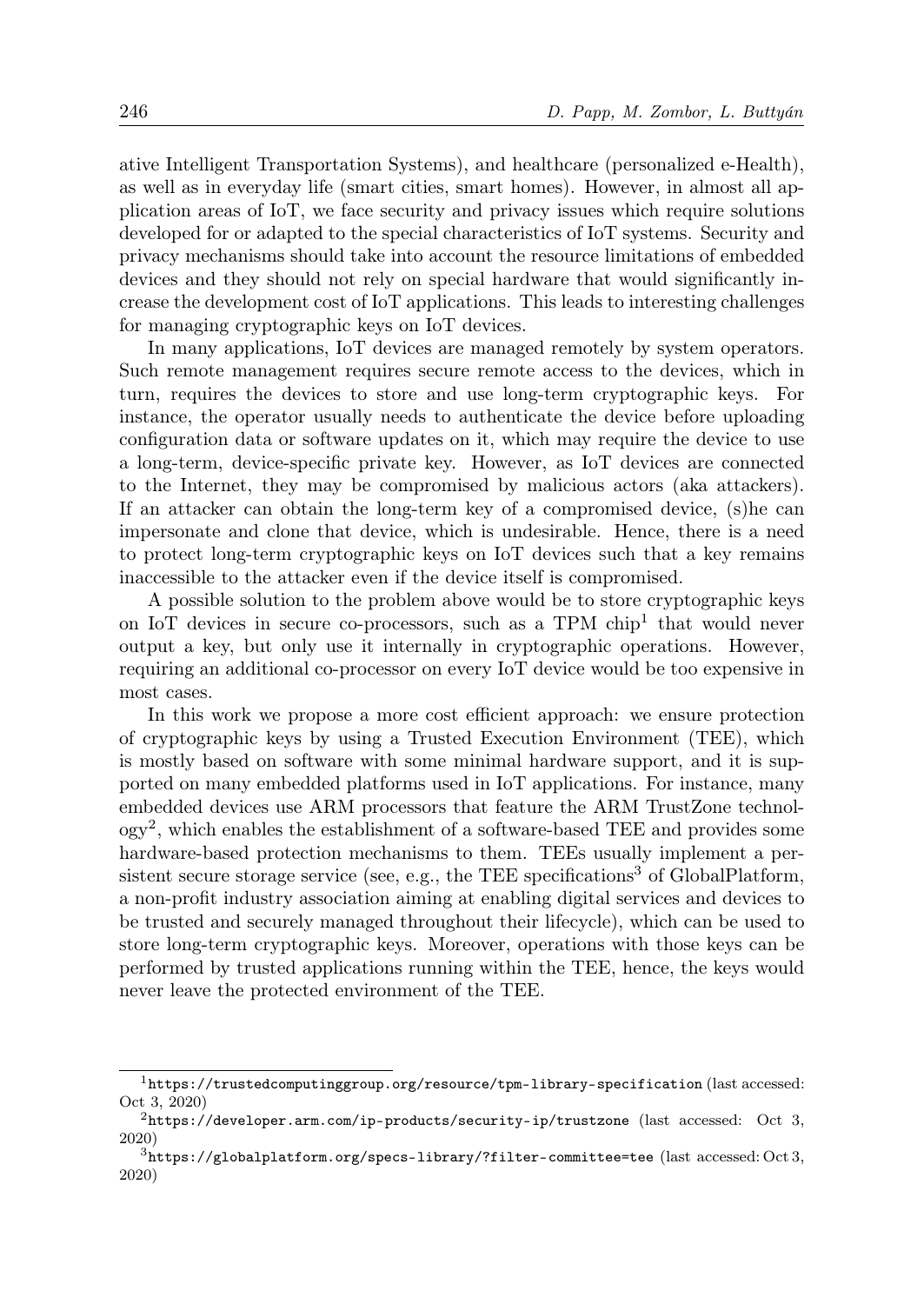# 2. Background

Long-term cryptographic keys have been traditionally protected using additional hardware elements, such as Hardware Security Modules (HSMs) or Trusted Platform Modules (TPMs) and secure co-processors. These hardware component provide cryptographic operations to implement secure boot, trustworthy reporting, attestation, and other components of secure computing [2]. HSMs are external hardware modules which can be attached to existing computer systems and used via PCI, USB, or network connection. They provide cryptographic functionality, as well as tamper-resistance, and are often used to securely generate, store and use cryptographic keys. Typically, HSMs implement PKCS  $\#11^4$ , a platformindependent API to handle cryptographic tokens. The API itself is called Cryptoki and has header files for C and C++ applications; vendors usually have their own compliant implementations. There exists also software-based HSM implementations, for example, the SoftHSM<sup>5</sup>, which is a well maintained open source project. It is part of the OpenDNSSEC project<sup>6</sup> with goal of being a complete implementation of PKCS  $\#11$ .

TPMs, on the other hand, are chips embedded on the computer's motherboard and offer several security-relevant features in a standardized manner: protected memory and registers to securely execute commands, tamper-evident hardware module to store keys, cryptographic processing capability and a true random number generator. They are usually used as hardware roots of trust for measurement, storage and reporting, as well as to implement critical functionalities. TPM chips are commercially available on the market [3] and there is research effort [1, 14] to implement the same concepts in software.

The main disadvantage of the previously mentioned hardware-based solutions is that they are additional and often costly components of the system. By comparison, IoT devices are constrained not only in resources but in cost as well [3]. As a result, hardware-based protection for cryptographic keys is not viable economically in the IoT setting. There exists software-based implementations of the hardware concepts, but those are typically implemented as kernel modules which could be compromised by an attacker with elevated privileges.

However, there exists an emerging technology which can provide a secure and integrity-protected processing environment: the TEE. TEE runs on the same hardware as the device's main operating system (OS) but it is also isolated at the hardware-level. Many chips used in embedded devices offer the hardware support necessary to realize Trusted Execution Environments [15]. Examples include the ARM TrustZone<sup>7</sup>, the Intel Software Guard eXtension<sup>8</sup> (SGX) [9], and the AMD

<sup>4</sup>http://docs.oasis-open.org/pkcs11/pkcs11-base/v2.40/os/pkcs11-base-v2.40-os.html (last accessed: Nov 04, 2020)

 $5$ https://www.opendnssec.org/softhsm/ (last accessed: Nov 04, 2020)

 $6$ https://www.opendnssec.org/ (last accessed: Nov 04, 2020)

<sup>7</sup>https://developer.arm.com/ip-products/security-ip/trustzone (last accessed: Oct 12, 2020)

 $8$ https://software.intel.com/content/www/us/en/develop/documentation/ sgx-developer-guide/top.html (last accessed: Oct 12, 2020)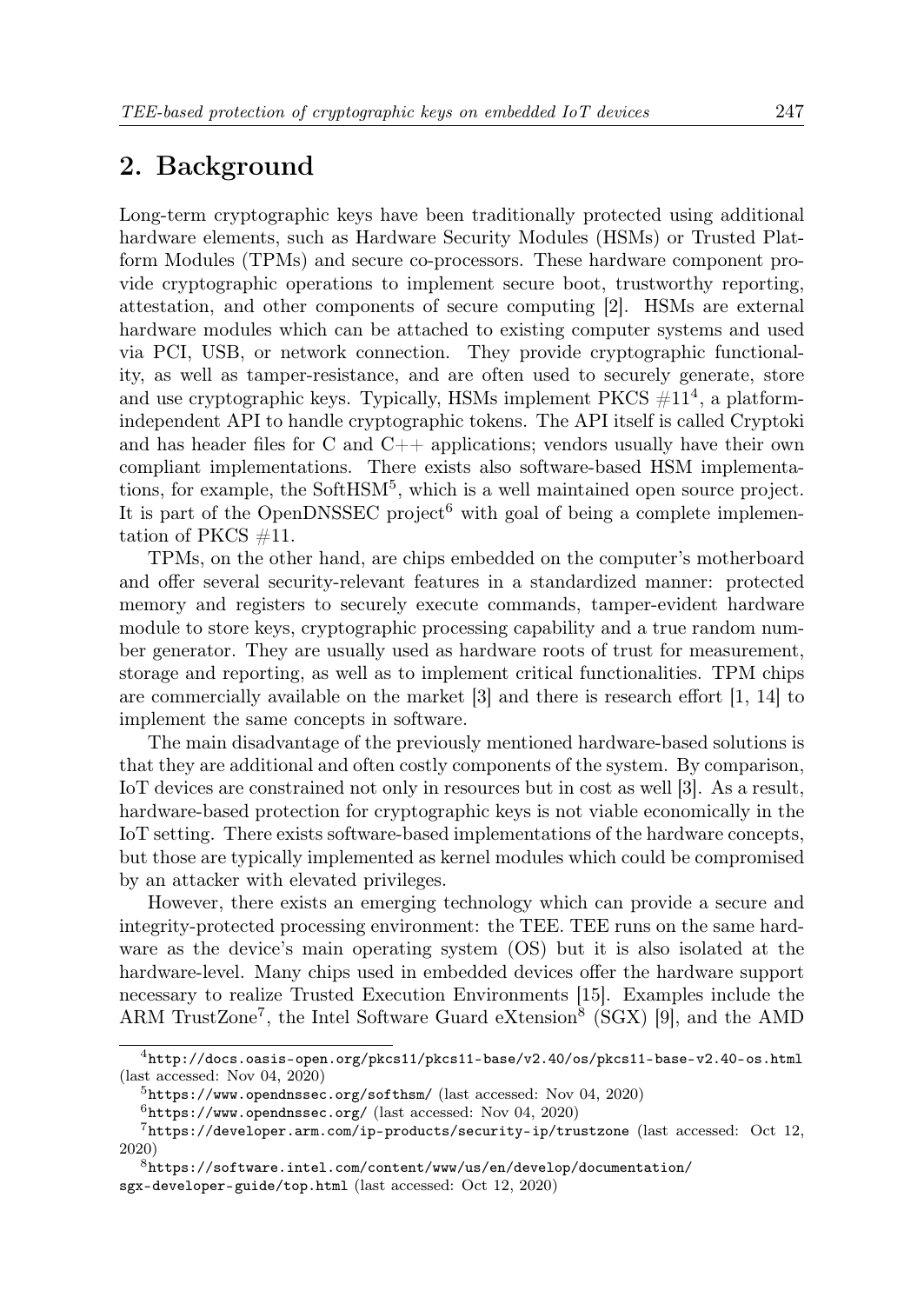Secure Encrypted Virtualization [5].  $OP-TEE<sup>9</sup>$  and Open-TEE [7] are two TEE implementations which can be deployed on these chips.

Figure 1 shows the main components of a device with TEE capabilities. Logically, execution can be separated into the Rich Execution Environment (REE) and the TEE. Code running in the REE has access only to unprotected resources (e.g. memory). "Code" in the REE can be partitioned into the Rich operating system, usually a traditional OS such as Linux, and one or more applications, which run on top of the Rich OS. Such an application is called a Client Application (CA) in the TEE architecture. CAs implement the basic features of the device, e.g. web servers for configuration, applications for sensing physical parameters of the environment, or the actuator controlling a physical process. When necessary, CAs can request services from the TEE via the TEE Client API. This API forwards the request to a special component in the Rich OS, the REE Communication Agent, which triggers a context switch and gives control to the TEE.



Figure 1. Logical overview of a device with Trusted Execution Environment capabilities.

Code in the TEE has access to protected resources, which are unavailable to the REE. For example, certain memory locations are only available to code running in the TEE. This protection is provided by the hardware components of the device. In the case of the ARM TrustZone, for example, the architecture includes a special register storing the Non-secure (NS) bit to determine whether the executed code belongs to the REE or the TEE. If the NS bit is set, signalling that the executed code belongs to the REE, access to certain protected memory locations is automatically denied. The TEE is similar to the REE in the sense that it has

 $^{9}$ https://optee.readthedocs.io/en/latest/index.html (last accessed: Oct 12, 2020)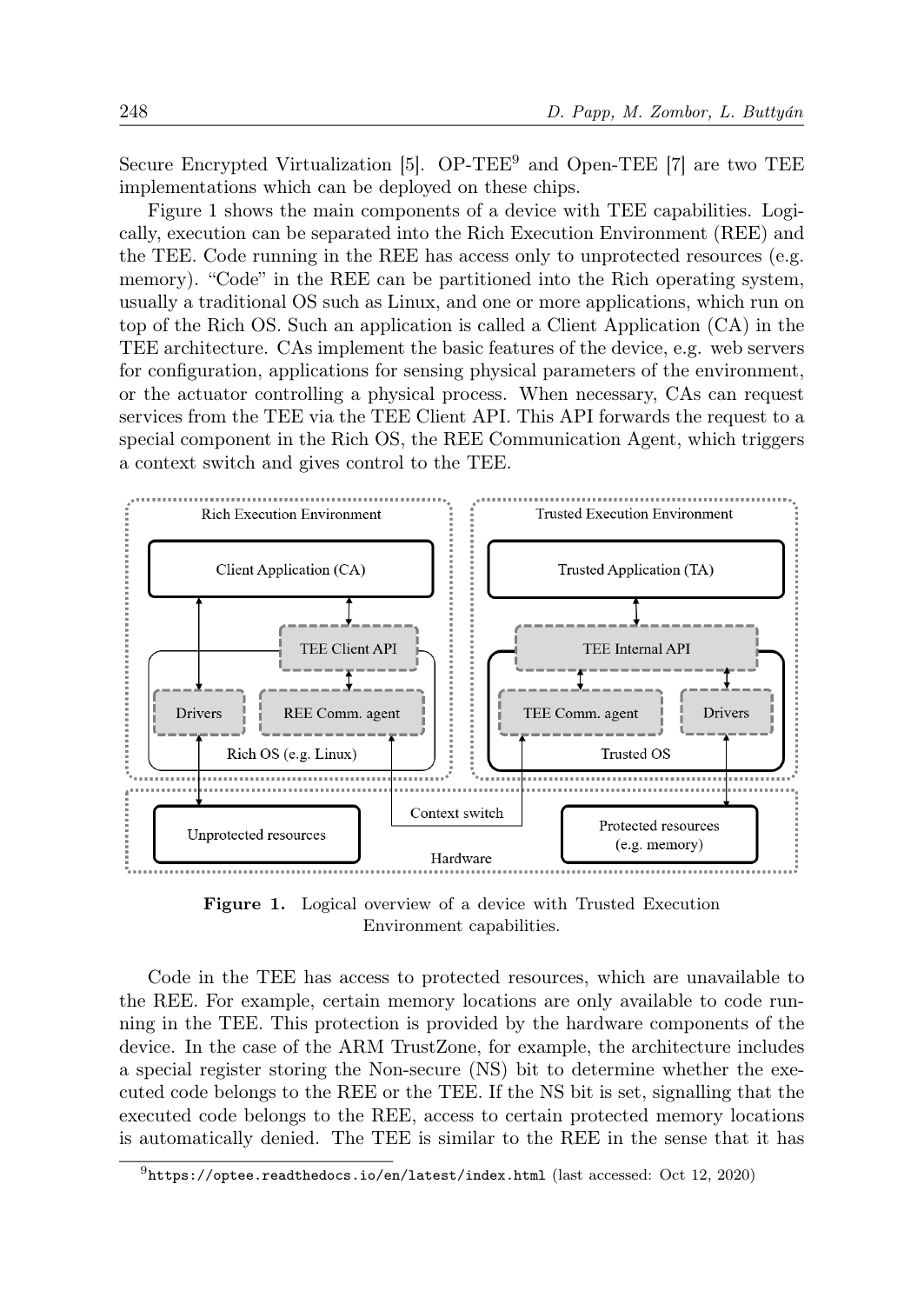an operating system (the trusted OS) and several applications, which are called Trusted Applications (TAs). TAs provide those services for the REE whose computation requires strong security guarantees, for example, remote attestation [12, 13], tamper-resistant logging and storage [10, 11], or secure real-time computation for the Industrial IoT [8].

### 3. Architectural overview

The basic idea of our approach is to use the TEE to provide similar protection to keys as a secure co-processor but without actually requiring another processor on the device: the same processor runs a normal execution environment (the REE) and a TEE, and also implements the required hardware mechanisms that isolate these two execution environments. This isolation ensures that even if the REE is compromised, the attacker would not be able to obtain the keys stored and used within the TEE. This protection mechanism prevents attackers to clone compromised devices.



Figure 2. Architecture of our TEE based key management solution. Grey boxes represent components that we developed or modified.

The architecture of our solution is illustrated in Figure 2. Private keys and private-public keypairs are stored in the secure storage of the TEE. We also store the intended use of keys, e.g. signing or decryption, in an additional attribute in the TEE. The keys could be generated by the operator off-line and loaded in the secure storage in a controlled way with the help of a key management client, or the key can actually be generated and stored in secure storage by the trusted key management service itself. In the latter case, the trusted key management service would output the corresponding public key to the key management client such that it can be made available to applications running outside of the TEE. In both cases, handles to the private keys would be output from the trusted key management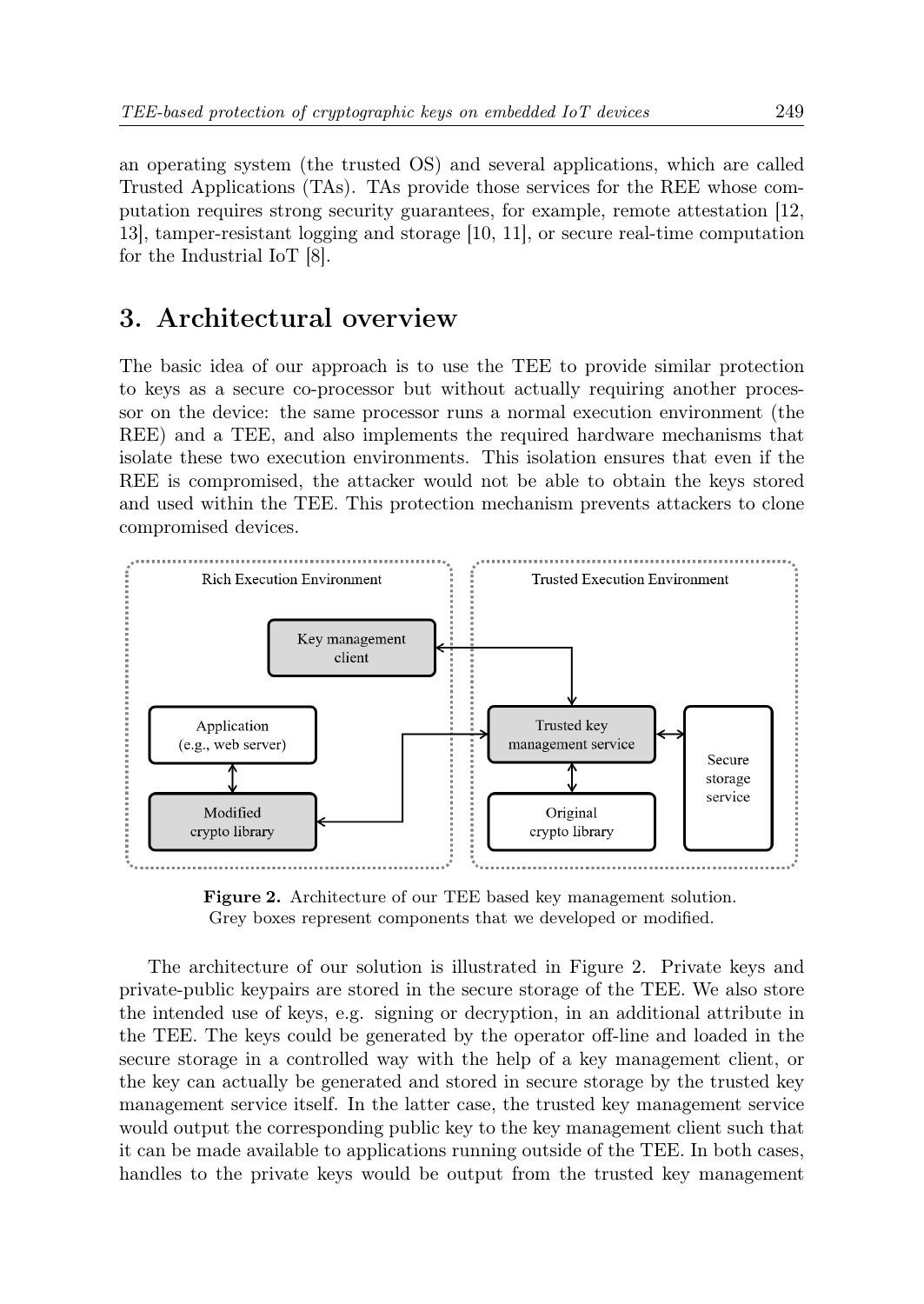service that can be used by applications in the REE to refer to the private keys when requesting operations with them.

Generating and loading keys into the TEE should only be performed by the device's operator, therefore, such requests must be authenticated. Request authentication requires the operator to set up a master password before the device is deployed. The trusted key management service allows the key management client to install the master password only once, it cannot be changed later. Requests related to key management must provide not only the invocation parameters to the underlying cryptographic library but also a salt and a message authentication code (MAC). We refer to the combination of salt and MAC as the authentication token. The master password is used together with the salt to derive a key. The derived key and the invocation parameters are input to HMAC (RFC  $2104^{10}$ ) and its output is compared with the MAC value supplied in the request. The request authentication process is illustrated in Figure 3. Key management operations are only performed, if the HMAC-based authentication scheme succeeds without errors. We also log authentication tokens in the trusted key management service to prevent replay attacks with previous key management requests. If a request contains a previously used authentication token, the request is automatically denied.



Figure 3. Process overview of authenticating requests from the key management client in the trusted key management service.

Any application (e.g., a web server that provides a remote configuration possibility for the operator of the device) that runs in the REE can be compiled with a cryptographic library that we modified such that private key cryptographic operations are delegated to the trusted key management service running in the TEE. In TEE terminology, the modified cryptographic library acts as a CA and the trusted key management service is a TA. From the application's point of view, the cryptographic library exposes functions to encrypt and decrypt data, which can be invoked similarly to API functions, as shown in Figure 4. However, instead of supplying the key itself, the application provides a handle to the private key with which to perform the cryptographic operation. The modified cryptographic library serialized the key handle and the provided parameters as a message and passes

 $10$ https://tools.ietf.org/html/rfc2104 (last accessed: Nov 12, 2020)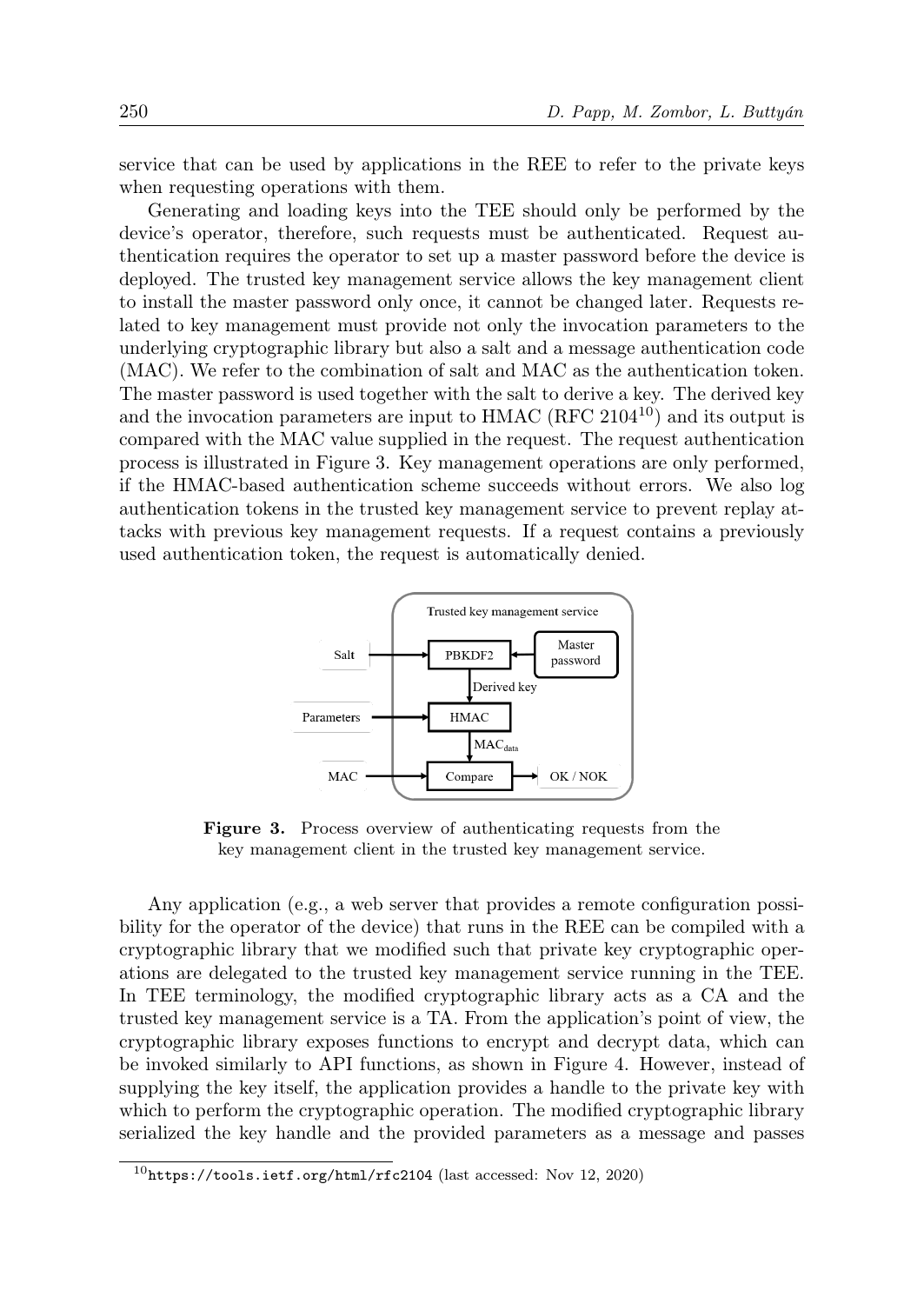

Figure 4. Interactions involved in performing cryptographic operations with private keys stored and managed in the TEE.

that to the trusted key management service. The trusted key management service, which is compiled with the original cryptographic library, processes the serialized parameters, retrieves the key referred by the provided key handle, and calls the original cryptographic library to execute the requested operation. The results are passed back to the modified cryptographic library and the modified cryptographic library provides the return value to the application.

The two components can pass parameters and values to each other via shared memory: a block of memory which is shared between the CA and the TA. Both the CA and the TA can read data from and write data to the shared memory, however, only the CA can allocate it. Therefore, the modified cryptographic library must allocate memory to hold the results of cryptographic operations. Knowing the requested operation and information about the key, the modified cryptographic library can estimate the necessary amount of memory. If the modified cryptographic library underestimated the amount of memory, the trusted key management service returns a special message requesting more memory to return the result.

# 4. Prototype implementation

We implemented the proposed TEE-based architecture for protecting long-term cryptographic keys using the Trusted Firmware<sup>11</sup> projects OP-TEE and mbedtls. Trusted Firmware provides a reference trusted code base for the ARM platform, a widely used platform in embedded devices. OP-TEE is an open source implementation of GlobalPlatform's TEE specification, primarily maintained by Linaro, and it is usually used in conjunction with the Linux kernel in the REE. mbedtls is a

 $11$ https://www.trustedfirmware.org/ (last accessed: Nov 03, 2020)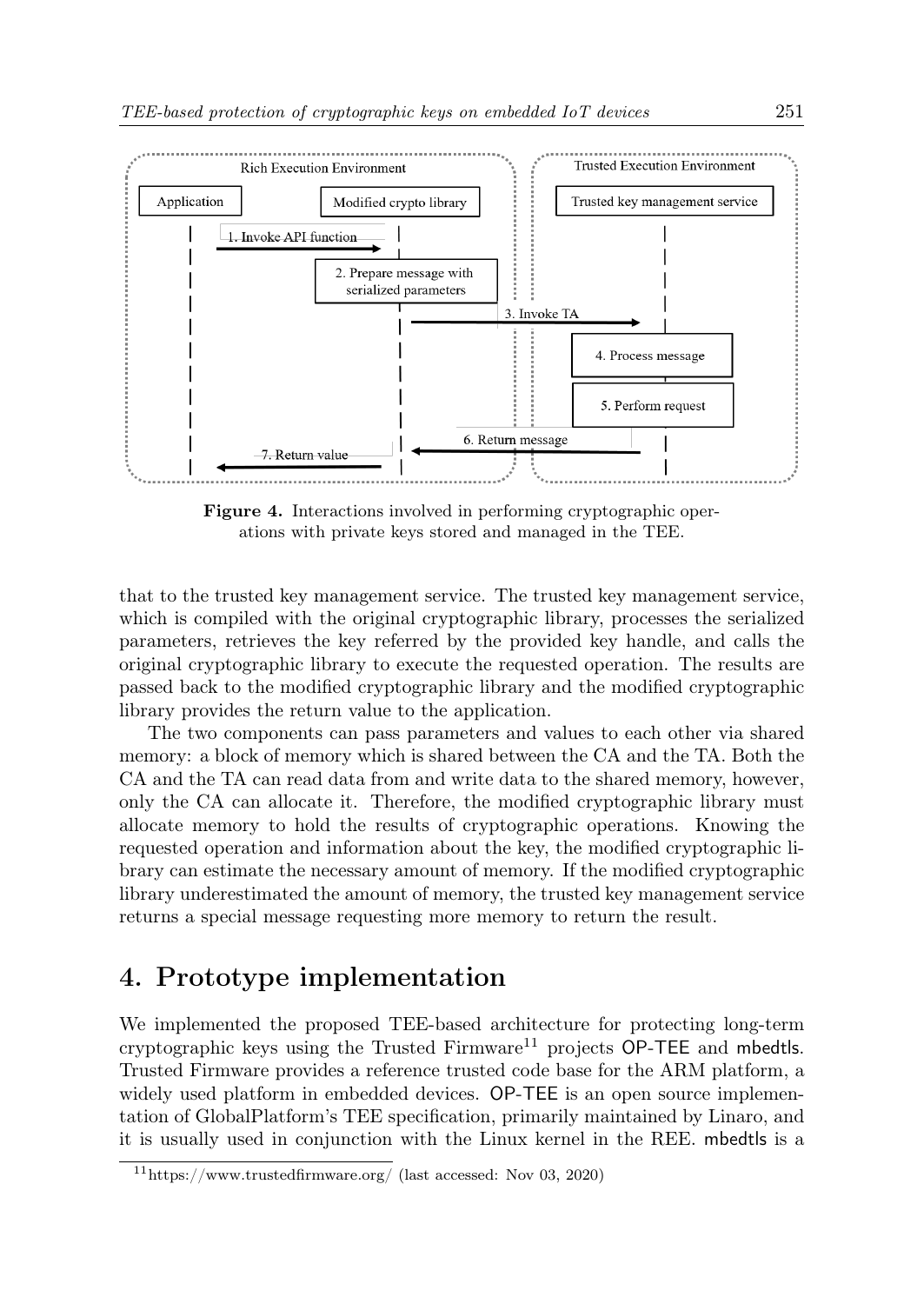cryptographic library written in C with a small code footprint. It can be used in both the REE and the TEE; OP-TEE can be complied to use mbedtls as the default cryptographic library.

For our prototype implementation, we set mbedtls as OP-TEE's default cryptographic library. We implemented a Trusted Application which fulfills the role of trusted key management service and handles incoming requests for cryptographic and key management operations. The Trusted Application stores the key pair object in the secure storage and passes it to mbedtls whenever cryptographic operations are to be performed. We also compiled a modified version of mbedtls's source code in the REE such that it includes wrapper functions to direct requests to our Trusted Application. Our prototype implementation consists of eight wrapper functions as follows:

- tee\_set\_master\_password: Installs the specified master password into the trusted key management service to authenticate key management requests. This function can only be called once, we assume that it is done in a controlled environment by the device's operator.
- Key management functions: These functions perform privileged operations allowed only for the operator. Therefore, the Trusted Application performs the request authentication process described in Section 3 on their inputs.
	- tee\_generate\_keypair: Generates a long-term private-public key pair and stores it in the TEE. The function returns a handle to the key pair which can be later used for other cryptographic operations.
	- tee\_load\_keypair: Allows the operator to load an existing key pair into the TEE. The key pair must be encrypted and in PEM format. Similarly to tee\_generate\_keypair, this function also returns a handle to the key pair.
	- tee\_remove\_keypair: If a key pair becomes compromised or is considered weak, the operator can inactive it. We do not permanently delete keys because the attacker might try to reinstall old and weak keys. Instead, inactivating keys allows us to maintain a list of all previously and currently used keys. The list could be reviewed by the operator or used for attestation purposes.
- Functions available for all applications: All of these functions reference a key stored in the TEE with a key handle. In our prototype, handles are 32 bytes long and calculated as the SHA256 hash value of the key pair.
	- tee\_pk\_decrypt: Decrypts the supplied data with a given key.
	- tee\_pk\_sign: Digitally signs the input data with a given key.
	- tee\_get\_keyinfo: Returns the type, the size, and the intended usage of a given key.
	- tee\_get\_publickey: Returns the public key of a public-private key pair in plaintext.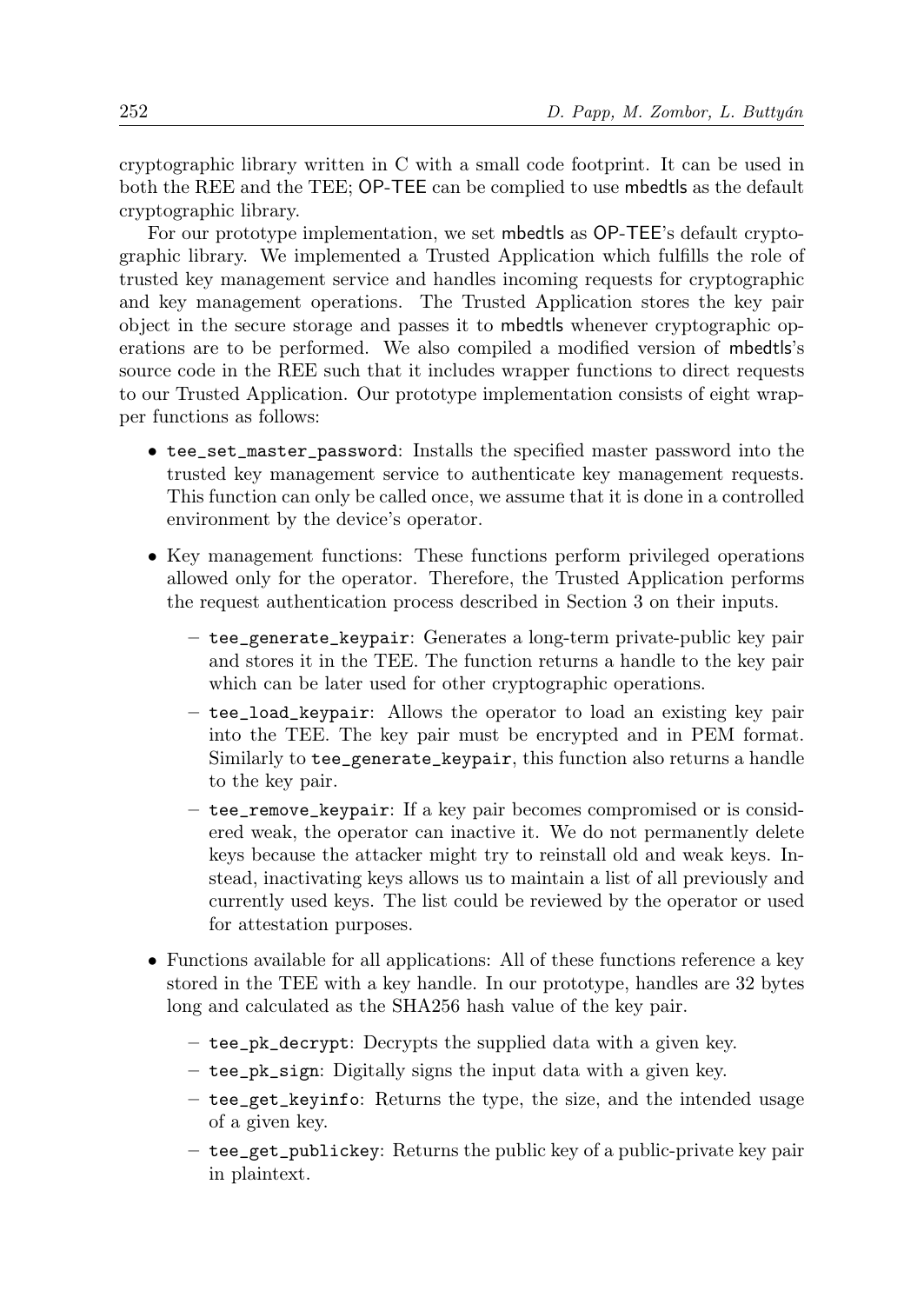For each function, we defined a custom message format which can hold the serialized parameters to be passed to the trusted key management service prototype. In all cases, messages start with an ID field identifying the operation requested, followed by the key handle. Depending on the function, the key handle can be an input parameter and an output parameter. For example, the function tee\_remove\_keypair expects a key handle as an input, while for the function tee\_load\_keypair, the field for the key handle is empty and must be filled with the handle assigned by the TA. The remainder of the message formats follow the length-value convention: first comes the length of the data as an 8-byte-long unsigned integer, then the data as a variable length field.

#### 5. Evaluation

In order to measure the added overhead of TEE-based key protection, we conducted the following experiment. We set up a  $\mathsf{QEMU}\text{-}\mathrm{based}^{12}$  environment for running our prototype implementation and manually saved an RSA long-term key pair in the TEE. We deployed two versions of mbedtls's example web server with TLS capabilities in REE: one without any modifications and another with the modification to relay cryptographic operations to our trusted key management service prototype. We used mbedtls's example client to test the connection to the web server and repeatedly send HTTP GET requests to both versions.

Our experiment was concerned with the amount of time required to perform cryptographic operations using our trusted key management service prototype. We sent 10 HTTP GET requests from the client to the webserver and measured the amount of time it took for the sign operation to complete. Communicating parties used the TLS-ECDHE-RSA-WITH-CHACHA20-POLY1305-SHA256 chiper suite during the TLS Handshake. The communication between client and server succeeded in all 10 exchanges. In case of the unmodified mbedtls operations, all operations take place in REE memory. In case of our trusted key management service prototype, the measured amount of time includes the context switch between REE and TEE, as well as the time necessary to perform the requested operation and return the result.

The results of the experiment are shown in Table 1. Our trusted key management service prototype needed an average of 204 ms for the sign operation. This is 5x slower than mbedtls's unmodified operations which take place in REE memory. However, it is worth noting that after the first run, mbedtls's unmodified operations gain a performance boost: their required time to complete changes from 87 ms to ca. 30 ms. This performance boost is the result of mbedtls's implementation to prevent timing attacks. The authors of [6] presented timing attacks in which they measured the amount of time required to perform private key operations, consequently finding fixed Diffie-Hellman exponents and factor RSA keys. The proposed protection against such attacks involves the use of blinding values, a pair of ran-

 $12$ https://www.qemu.org/ (last accessed: Nov 10, 2020)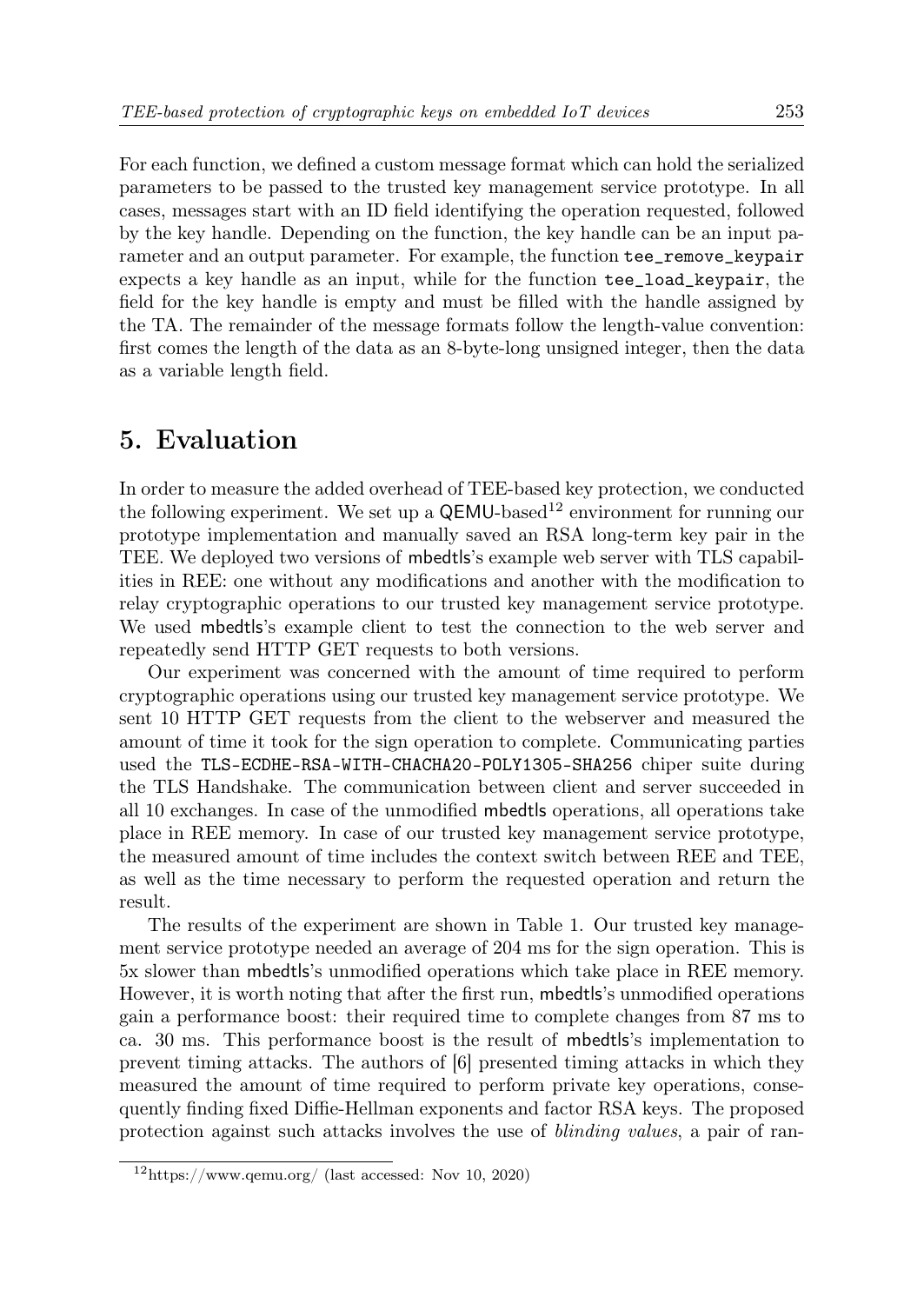dom numbers  $(v_i, v_f)$  such that in the case of Diffie-Hellman,  $v_f = (v_i^{-1})^x \mod n$ , and in the case of RSA,  $v_i = (v_f^{-1})^e \mod n$ . The chosen numbers are then used similarly to blind signatures [4]: the input is multiplied by  $v_i$  and the result is corrected by multiplying it with  $v_f$  mod n. However, computing the inverses is slow, therefore, mbedtls's implementation uses SSL session information to determine whether  $(v_i, v_f)$  has been chosen before and if yes, it updates their values by squaring. Unfortunately, our trusted key management service does not have access to SSL session information and must select a new random  $(v_i, v_f)$  pair for each computation.

Table 1. Comparisons between the performance of the unmodified mbedtls library and our trusted key management service prototype in the TEE. The first two columns show the performance of the operation on the server-side, while the last two columns show the amount of time required to build a secure communication channel and exchange an HTTP GET request and response between the client and the server.

|                  | mbedtls's<br>sign<br>operation | Our TEE-based<br>sign<br>operation | Communication<br>using mbedtls | Communication<br>using TEE |
|------------------|--------------------------------|------------------------------------|--------------------------------|----------------------------|
| Run <sub>1</sub> | $87 \text{ ms}$                | $208$ ms                           | $410 \text{ ms}$               | $533$ ms                   |
| Run <sub>2</sub> | $30 \text{ ms}$                | $204$ ms                           | $331$ ms                       | $505$ ms                   |
| Run 3            | $30 \text{ ms}$                | $203 \text{ ms}$                   | $341$ ms                       | $516$ ms                   |
| Run 4            | $29$ ms                        | $206$ ms                           | $319$ ms                       | $501 \text{ ms}$           |
| Run 5            | $29 \text{ ms}$                | $204$ ms                           | $305$ ms                       | $507$ ms                   |
| Run 6            | $30 \text{ ms}$                | $203 \text{ ms}$                   | $326$ ms                       | $522 \text{ ms}$           |
| Run 7            | $29 \text{ ms}$                | $203 \text{ ms}$                   | $312 \text{ ms}$               | $504$ ms                   |
| Run 8            | $29 \text{ ms}$                | $206$ ms                           | $315 \text{ ms}$               | $511 \text{ ms}$           |
| Run 9            | $38 \text{ ms}$                | $202 \text{ ms}$                   | $388$ ms                       | $503 \text{ ms}$           |
| $Run$ 10         | $33 \text{ ms}$                | $204$ ms                           | $341 \text{ ms}$               | $500$ ms                   |
| Mean             | $36 \text{ ms}$                | 204 ms                             | 339 ms                         | $508$ ms                   |
| Std.dev          | $18 \text{ ms}$                | $2 \text{ ms}$                     | $34.22$ ms                     | $10.59$ ms                 |

From the client's perspective, completing a full TLS handshake and exchanging an HTTP GET request and response over the secure channel is 1.49x slower, if cryptographic operations with the long-term key are performed in the TEE. In case of the unmodified mbedtls library, the exchange takes 339 ms on average, while in case of our trusted key management service prototype, the same exchange is completed in 508 ms on average. The results in Table 1 suggest that network latency and SSL session management in both cases accounts for ca. 300 ms. Thus, the increased time necessary to complete the exchange using our trusted key management service in the TEE is the result of the overhead caused by the TEE-based sign operation.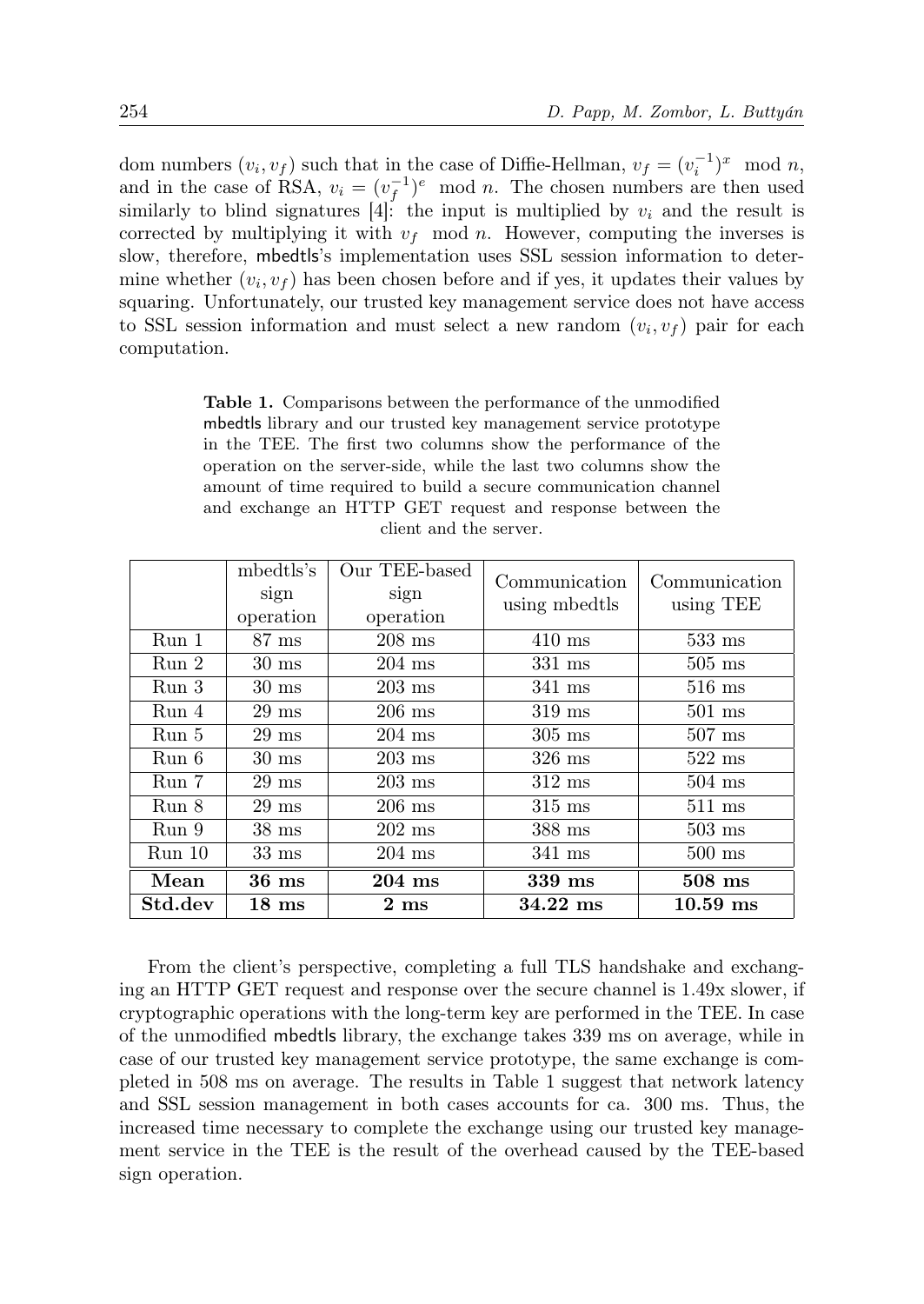### 6. Conclusion and future work

Remote administration is one of the key enabling features of IoT devices. However, remote administration requires secure communication channels, which in turn require the protection of long-term cryptographic keys. Traditionally, such keys are protected using additional hardware components, however, the cost of including such components in IoT devices is economically unviable.

In this paper we proposed Trusted Execution Environments as alternative. Their main advantage is that they are mostly software components requiring minimal hardware support for isolation. Our basic idea is to use the TEE's secure storage to protect keys in rest and run cryptographic libraries in the TEE which can protect the keys during execution thanks to access to protected resources. Our architecture includes a trusted key management service in the TEE whose task is to handle the TEE's secure storage and invoke the cryptographic library inside the TEE. Applications not running in the TEE can request operations from the trusted key management service. We created a prototype implementation of the proposed architecture using OP-TEE, an open-source TEE implementation, and mbedtls, a cryptographic library designed to run on small devices. We measured the performance overhead of performing cryptographic operations in the TEE. While there certainly was an overhead due to context switches, the overhead we measured was bearable and did not threaten the communication between client and server. Thus, we can conclude that TEEs are indeed viable alternatives to HSMs and TPMs to protect long-term cryptographic keys.

Other security-critical operations could be implemented in the TEE, as well. Our current research ideas include integrity monitoring from the TEE and using the results for remote attestation of IoT devices. One of the main challenges of remote attestation is how to ensure the trustworthiness of attestation results in the presence of an attacker. TEEs can solve this problem: even if the attacker compromises the main operating system, the device's hardware support for TEEs isolates the attestation process and cryptographic keys from the attacker.

# References

- [1] N. Aaraj, A. Raghunathan, N. K. Jha: Analysis and Design of a Hardware/Software Trusted Platform Module for Embedded Systems, ACM Trans. Embed. Comput. Syst. 8.1 (Jan. 2009), issn: 1539-9087, doi: https://doi.org/10.1145/1457246.1457254.
- [2] A. AVIZIENIS, J. LAPRIE, B. RANDELL, C. LANDWEHR: Basic concepts and taxonomy of dependable and secure computing, IEEE Transactions on Dependable and Secure Computing 1.1 (2004), pp. 11–33, doi: https://doi.org/10.1109/TDSC.2004.2.
- [3] T. BROSTRÖM, J. ZHU, R. ROBUCCI, M. YOUNIS: IoT Boot Integrity Measuring and Reporting, SIGBED Rev. 15.5 (Nov. 2018), pp. 14–21, doi: https://doi.org/10.1145/3292384.3292387.